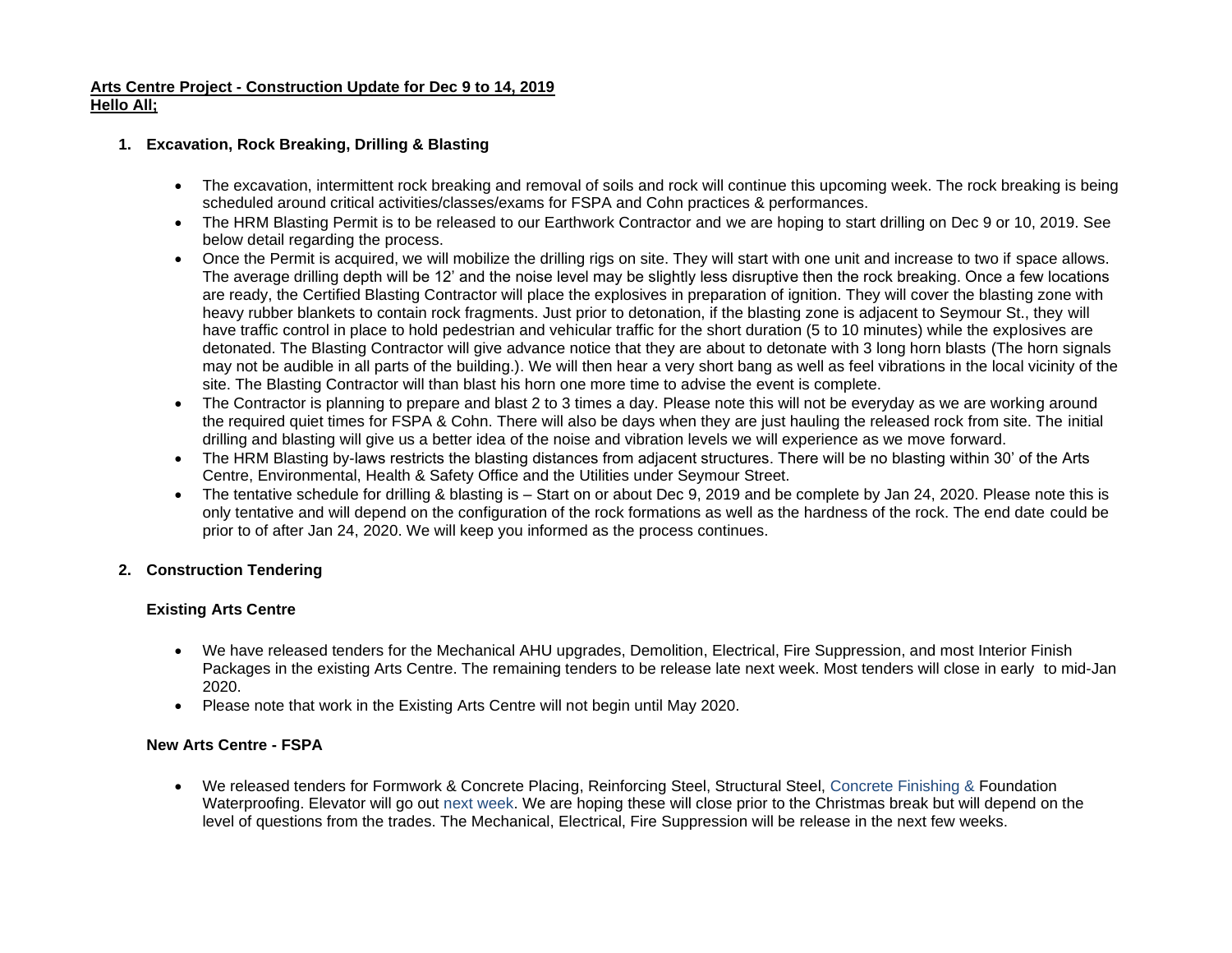- A good portion of the remaining tenders for Exterior Cladding, Masonry, Curtain Wall, Interior Finishes, Interior Glazing should be released prior to Christmas but close in the new year. The remaining Performance Equipment, Audio/Video/Rigging, Seating and such will follow.
- 3. Other
	- Please feel free to share this notice with anyone you feel may find it of interest. The Construction Updates will also be posted the project website:

<https://www.dal.ca/dept/facilities/campus-development/projects/expanded-arts-centre.html> and in Today @ Dal. You can subscribe to that here: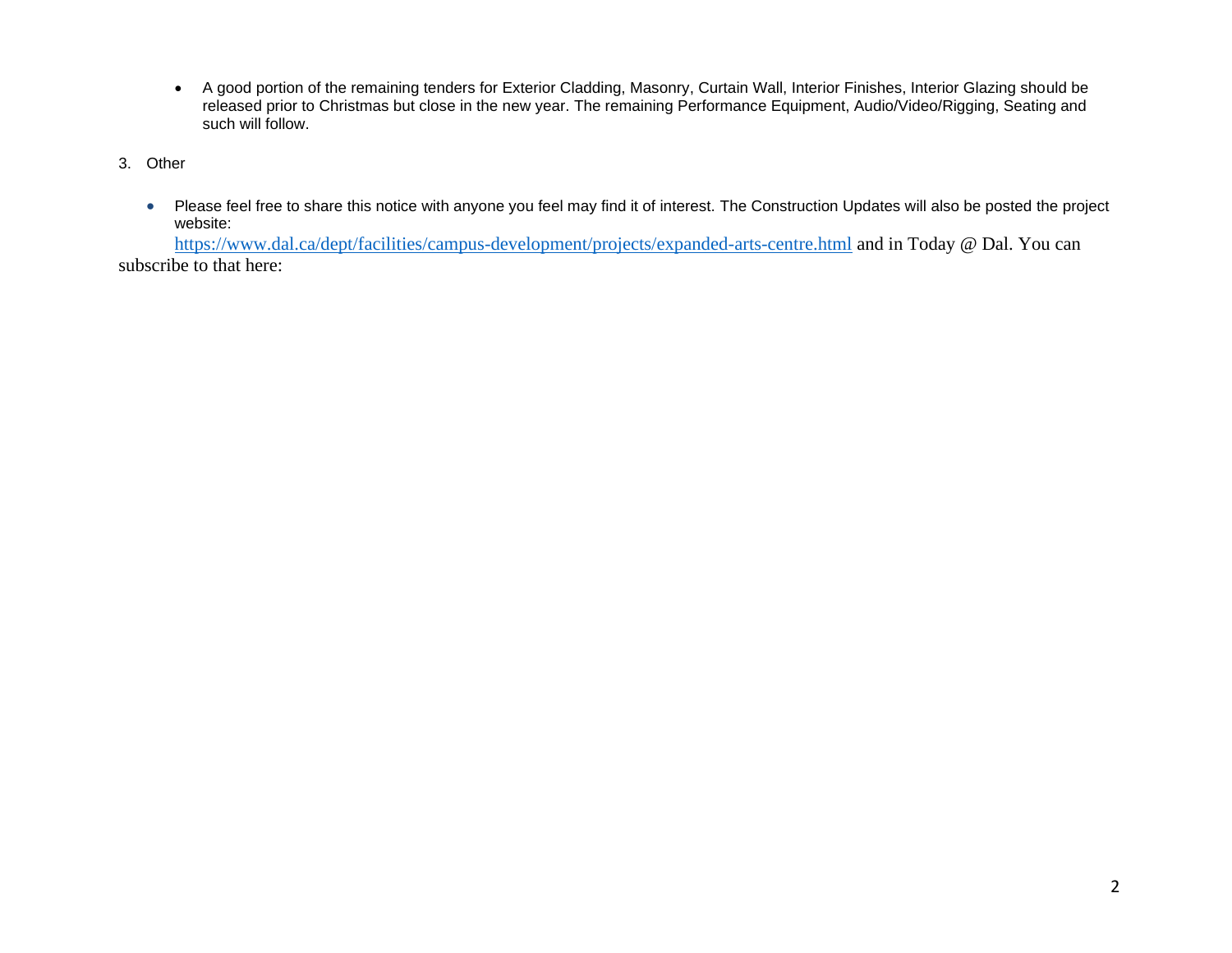

Communications Plan Draft: January 11, 2017

## **Background:**

On Tuesday, September 6, the federal government announced nearly \$100 million in funding for the creation of the Ocean Frontier Institute (OFI)

OFI will be one of the world's most significant ocean science research collaborations, breaking new ground in the ability to harness international ocean research capacity with a focus on the globally significant Northwest Atlantic and Canadian Arctic gateway. The institute will serve as **an international hub for ocean science and the co-creation of solutions for safe and sustainable ocean development**.

OFI is built on world-class Canadian university expertise: led by Dalhousie University, it represents an historic partnership between the flagship universities of three Atlantic Provinces (Dalhousie, Memorial University of Newfoundland, University of Prince Edward Island). It links this expertise with that of eight major international research institutes — including four of the top five ocean institutes in the world — as well as partners in the Government of Canada's federal laboratories, the Royal Canadian Navy, National Film Board of Canada and national and international industry. OFI's research program offers a transnational and trans-sectoral institutional strategy for tackling the complexity and scale of ocean research in the 21st century — a transformative approach to propel Canada to global leadership in ocean science, sustainability, management and innovation.

This is a proactive communications plan. After a successful launch of OFI, the goal is to use strategic communication tactics to maintain and grow the public interest about the Ocean Frontier Institute.

A longer term strategy for OFI will include:

- Leveraging CFREF to align with other economic development happening federally, regionally and provincially
- Potentially using grant for new partner building, further develop relationship with existing partners
- CFREF as a potential building block for additional funding.
- Leveraging CFREF to align with major international initiatives
- Addressing crucial environmental issues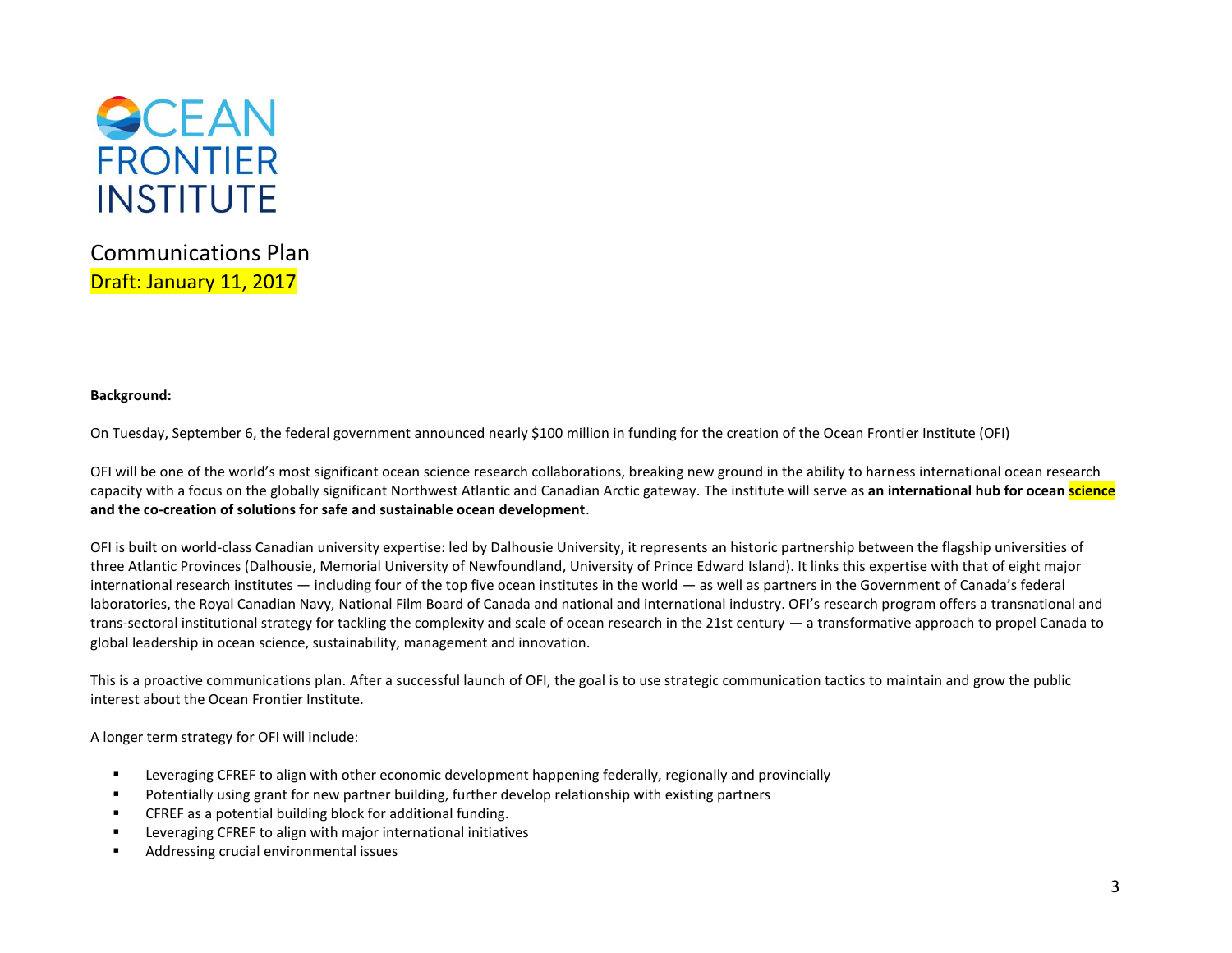## **OFI Communications Objectives:**

- 1) Raise awareness of OFI both internally and externally, by sharing the impact and contribution of its research
- 2) Increase the media profile of OFI locally, nationally and internationally
- 3) A continual recognition of key partners and funders

#### **Environmental Scan – SWOT Analysis:**

An environmental scan is a critical element to any successful communications plan as it allows an organization to scan the environment it operates within by defining its strengths, weaknesses, opportunities and threats (both internal and external).

The content captured in the SWOT analysis below will assist in determining specific communications tactics that will be deployed in support of the communications goals for the Ocean Frontier Institute.

#### Strengths:

- Dalhousie has a history of leadership in ocean research
- A strong interest by the public in the Ocean Frontier Institute and the work it will be doing
- A collaborative partnership between Dalhousie, Memorial University of Newfoundland and the University of Prince Edward Island
- A large audience of national and international stakeholders already in place
- Direct access to researchers who have been funded by OFI

#### Weaknesses:

• Initial excitement from media has subsided after the launch, and research is in the early stages.

#### Opportunities:

- The development of a communications process and strategy for OFI
- The ability to focus stories on the excellence in ocean research through the OFI channel.

#### Threats:

- Limited communication with OFI researchers could affect awareness of research activities taking place
- A lack of coordination between campus communicators (Dalhousie, Memorial, University of Prince Edward Island) involved in ocean research and the communications coordinator at OFI could lead to missed opportunities to tell the ocean research story or duplication of work

#### **Key Audiences:**

• Federal and provincial government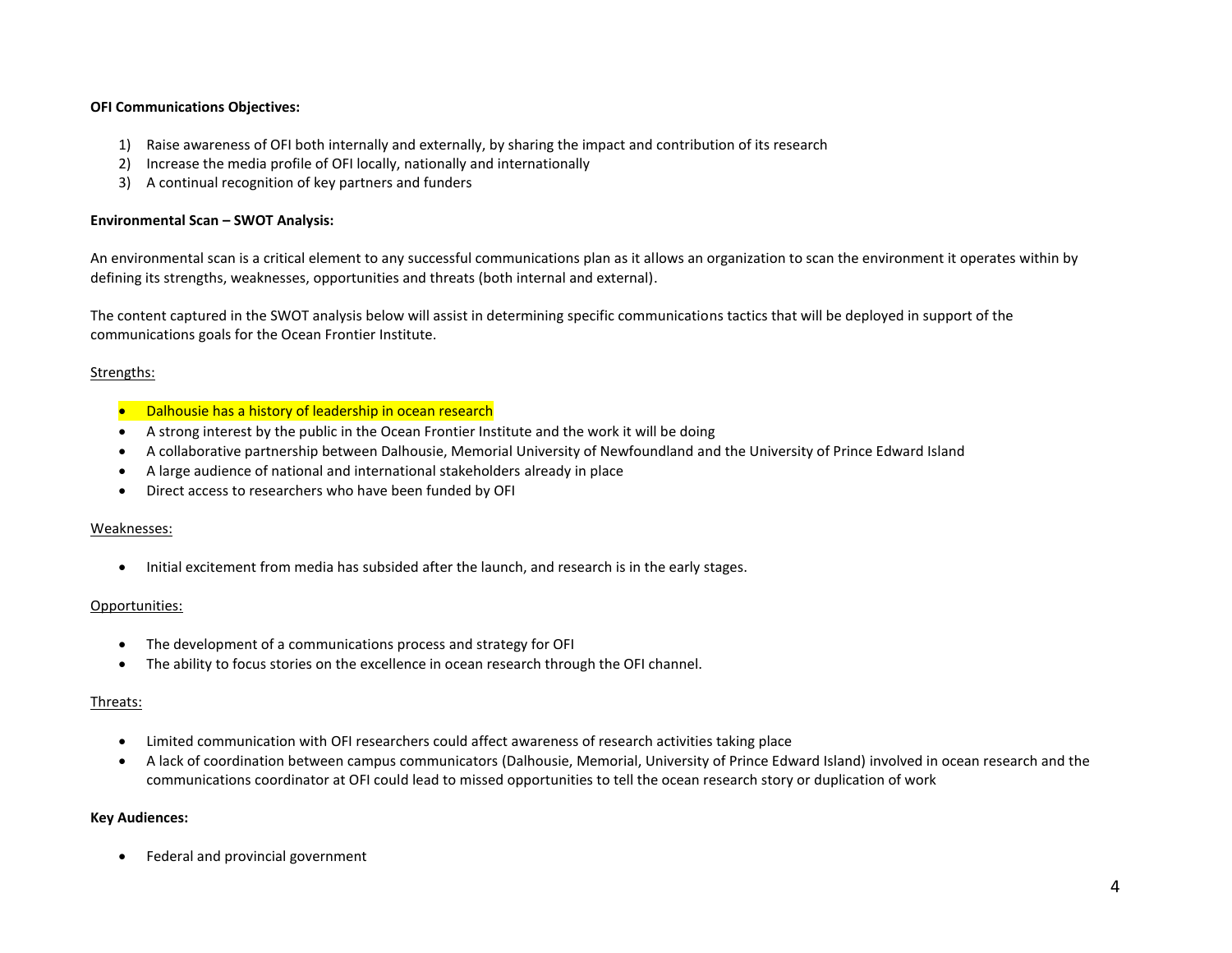- Industry partners (currently 19, but this number will continue with the addition of new partners)
- Donor (s)
- Opinion Leaders
- Faculty and staff
- Researchers involved in ocean science
- Students
- Potential students and parents of potential students
- Alumni
- Board of Governors (DAL, UPEI), Board of Regents (MEMORIAL)
- International ocean scientists and research institutes (NOAA, ICES, IOC)
- Global Affairs Canada
- Consulates and Embassies
- International partner governments
- General public including educators in Atlantic Canada
- Departments of Education Nova Scotia, Newfoundland and Prince Edward Island (Ocean School)

## **Key Markets:**

- Canada:
	- o Ottawa
	- o Toronto
	- o Major Centres in Atlantic Canada (Halifax, St. John's, Moncton, Charlottetown, Fredericton, Corner Brook, Edmundston)
	- o British Columbia
- International:
	- o Boston
	- o New York
	- o Washington, D.C.
	- o Germany (Kiel, Berlin)
	- o Ireland (Galway, Dublin)
	- o Norway (Bergen, Oslo)
	- o France (Plouzane, Brest, Paris)

## **Spokespeople/Ambassadors:**

- OFI
	- o Primary
		- Wendy Watson-Wright (CEO) (bilingual for French media outreach)
		- Marlon Lewis (Launch Scientific Director Dalhousie)
		- Paul Snelgrove (Scientific Director Memorial University)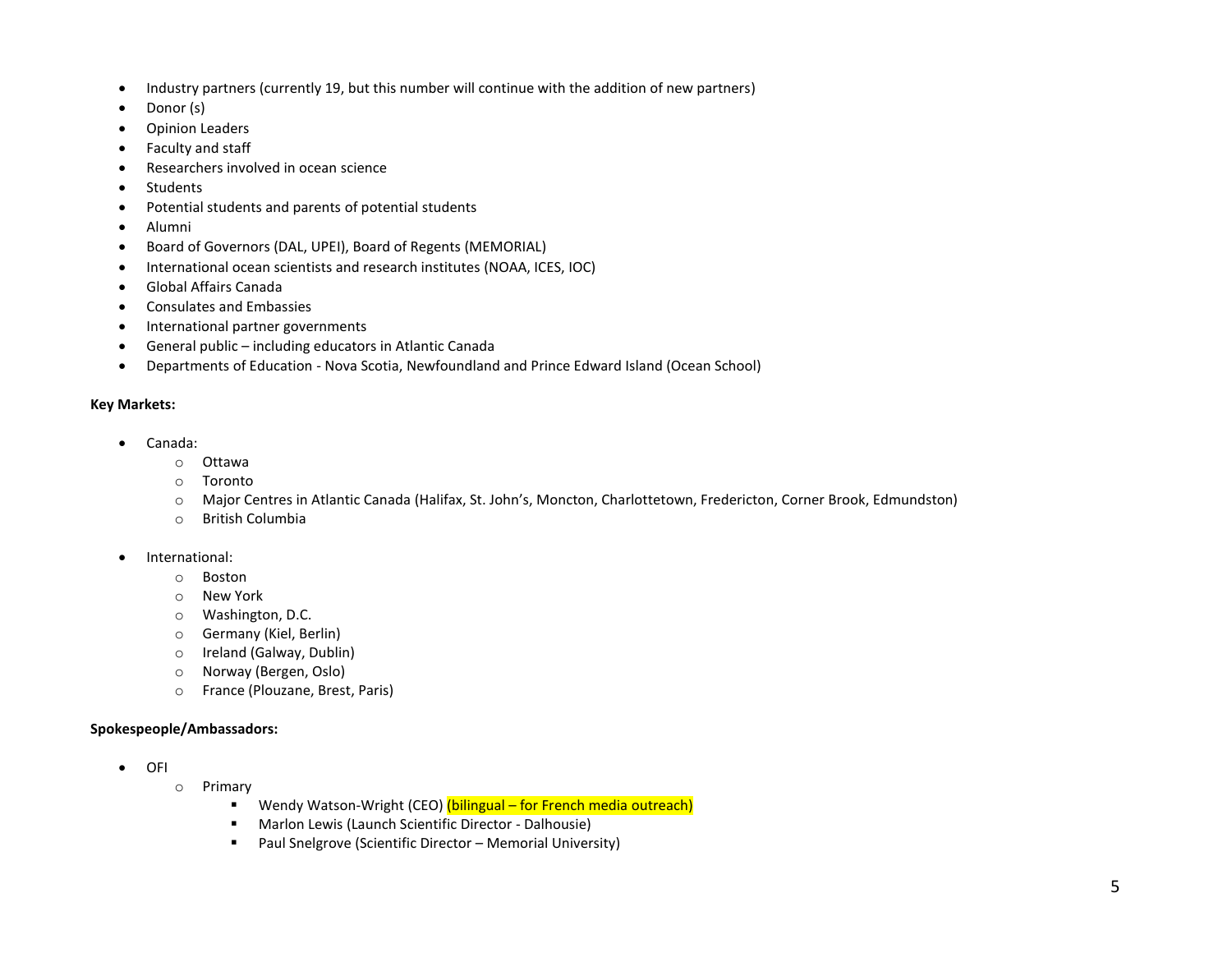- Dalhousie
	- o Primary
		- Martha Crago (vice president research) (bilingual for French media outreach)
		- Boris Worm (marine ecosystems/ocean school)
		- Sara Iverson (fish)
	- o Secondary
		- Richard Florizone (president)
		- Randall Martin (atmosphere/ocean changes)
		- **■** Julie Laroche (microbiome of the ocean) (bilingual for French media outreach)
		- Stan Matwin (big data)
		- Aldo Chircop (transportation law)
		- Jon Grant (aquaculture)
		- Paul Hill (chair, department of oceanography, coordinator of CFREF proposal)
- Memorial University of Newfoundland
	- o Primary
		- Mark Abrahams (dean of science)
	- o Secondary
		- Gary Kachanoski (president)
		- Ray Gosine (vice president research)
		- Ratana Chuenpagdee (social sciences, communities)
		- Matt Rise (aquaculture)
		- Noel Cadigan (fisheries)
		- Paul Winger (fisheries)
- University of Prince Edward Island
	- o Primary
		- Robert Gilmour (vice president research and academic)
	- o Secondary
		- Alaa Abd-El-Aziz (president)
		- Ian Gardner (Aquatic epidemiology)

## **Industry Partners:**

- Acadian Seaplants
- ASL Environmental Sciences
- AXYA Technologies Inc.
- Clearwater
- Cooke Aquaculture Inc.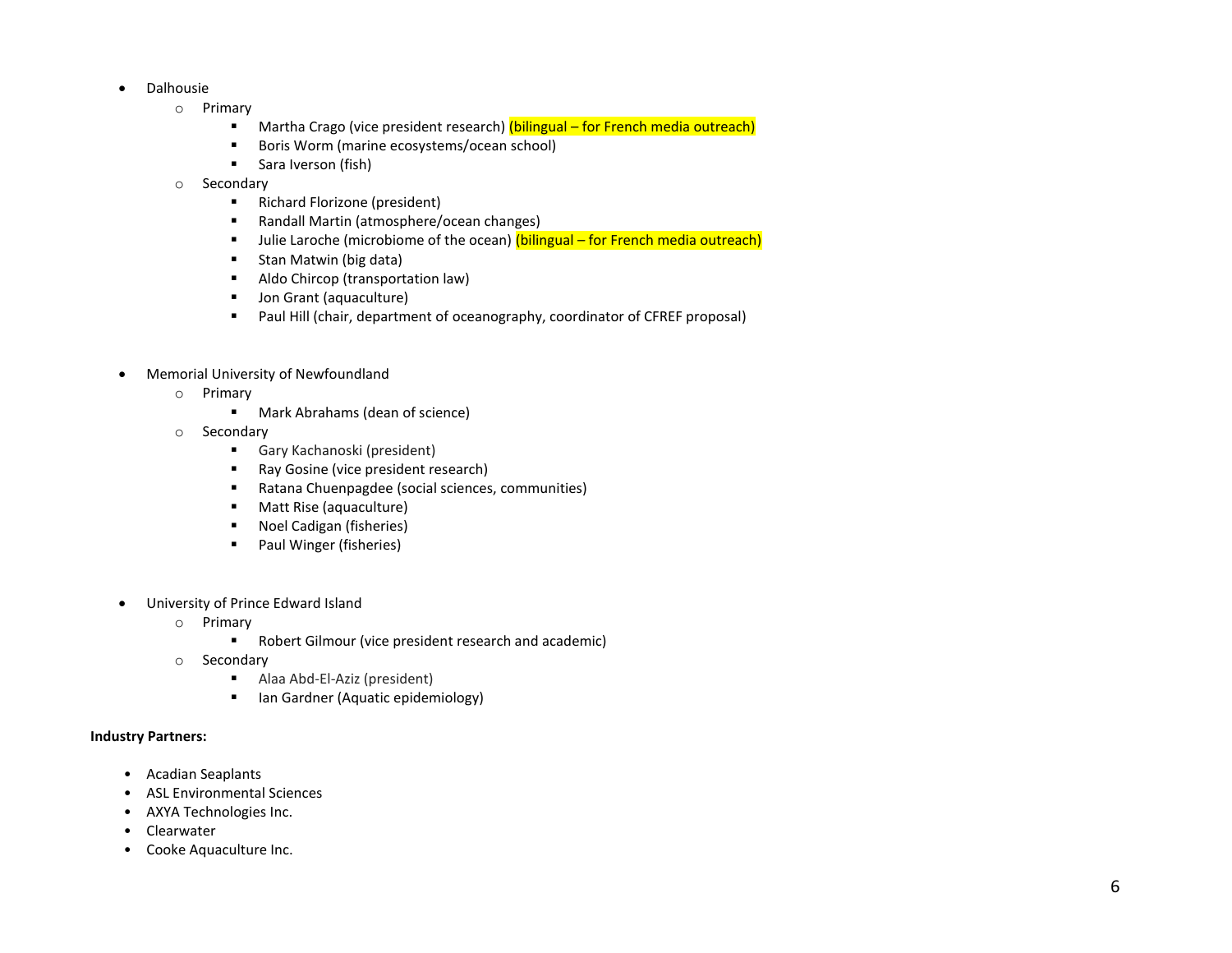- EWOS Innovation
- exactEarth
- IBM Canada
- International Submarine Engineering Ltd.
- Irving Shipbuilding Inc.
- LeeWay Marine
- Ocean Choice International
- Ocean Sonics
- Ocean Technology Council of Nova Scotia (OTCNS)
- Pro-Oceanus Systems Inc.
- RBR Ltd.
- Seaforth Geosurveys Inc.
- Vemco
- Xeos Technologies Inc.

## **Government Partners:**

- Department of Fisheries and Oceans and Canadian Coast Guard
- Defence Research and Development Canada
- Environment and Climate Change Canada
- Royal Canadian Navy
- National Film Board of Canada

## **University Partners:**

- Dalhousie University
- Memorial University of Newfoundland
- University of Prince Edward Island
- Nova Scotia Community College

## **Core Assets:**

- 1. CFREF Proposal
- 2. Richard Florizone's final script from July 17 presentation
- 3. Q&A's from July 17 presentation preparation
- 4. Non-image version of Matt Hebb's PowerPoint
- 5. OECD Ocean economy document
- 6. Key Messages
- 7. Video of Richard Florizone's speech from Halifax Chamber of Commerce Dinner (November 2016)
- 8. Ocean Frontier Institute website (dal.ca/ofi)
- 9. Standard OFI presentation deck from Wendy Watson-Wright, Marlon Lewis and Paul Snelgrove (available in English and French)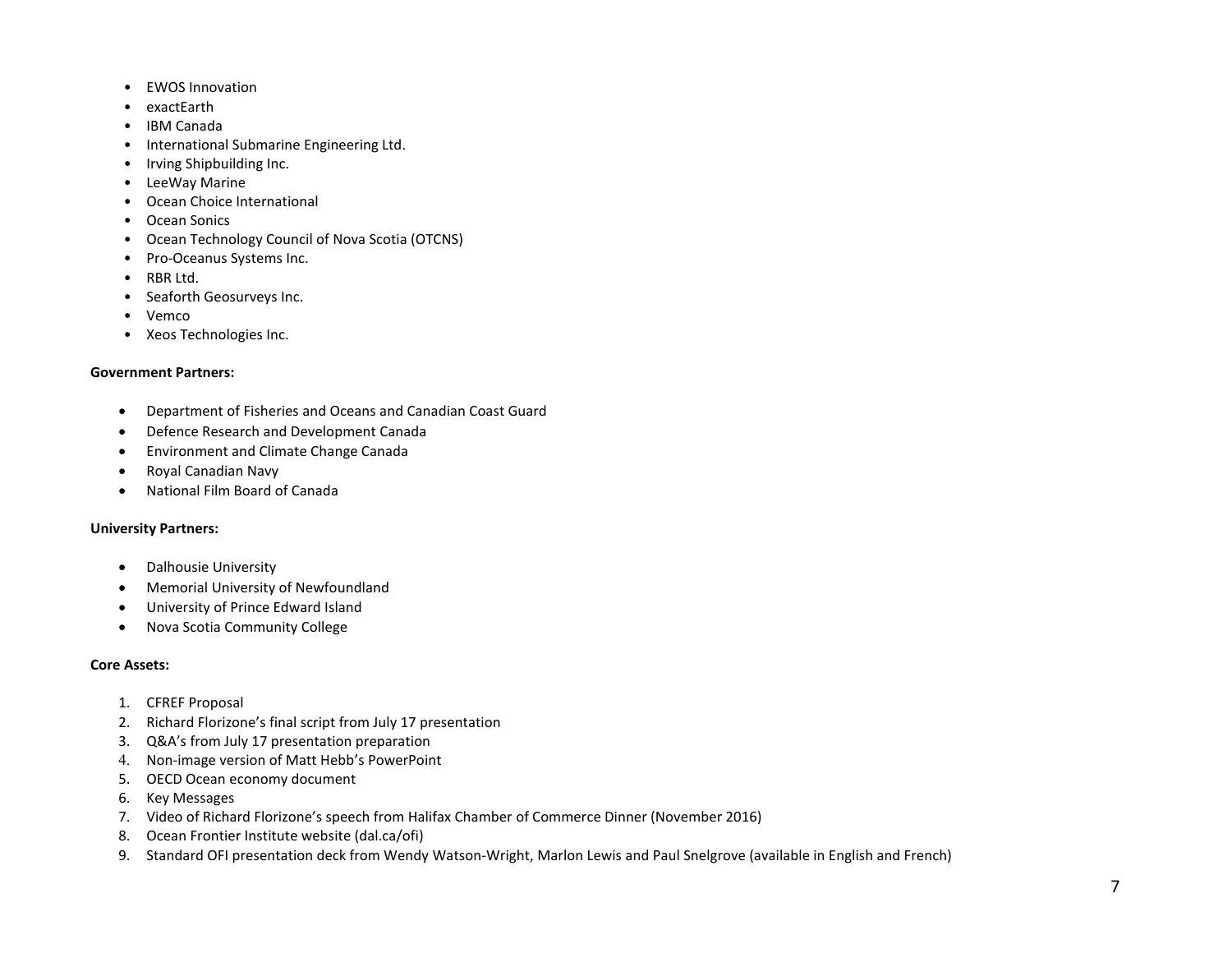## **Communications Tactics:**

## *Reputation Management and Storytelling*

Actively work to establish and maintain OFI's reputation and share the institute's most compelling stories to help build relationships and attract the world's best researchers.

| <b>Action</b>                                                                                                         | Lead                                                                                                             | <b>Timing/Status</b> | <b>Budget</b> | <b>Notes</b>                                                                                                                                                                                                                                                                                                                                                                   |
|-----------------------------------------------------------------------------------------------------------------------|------------------------------------------------------------------------------------------------------------------|----------------------|---------------|--------------------------------------------------------------------------------------------------------------------------------------------------------------------------------------------------------------------------------------------------------------------------------------------------------------------------------------------------------------------------------|
| Develop and maintain strong,<br>productive relationships with<br>researchers involved with OFI<br>work/ocean research | <b>OFI Communications</b><br>Coordinator/MCh                                                                     | Ongoing              | N/A           |                                                                                                                                                                                                                                                                                                                                                                                |
| Optimize institutional<br>storytelling channels to<br>position the OFI story (DAL,<br>Memorial, UPEI)                 | MCh                                                                                                              | Ongoing              | N/A           | DAL - Today@Dal, DalNews, dal.ca, dal.ca/OFI,<br>$\bullet$<br>Dal Magazine<br>MEMORIAL: Gazette, Research Matters, mun.ca<br>and their social media channels<br>A profile about the Ocean Frontier Institute<br>$\bullet$<br>appeared in the Fall 2016 issue of Dal Magazine<br>Memorial has included weekly profiles of their<br>researchers involved with OFI in the Gazette |
| Maintain OFI key messages,<br>originally developed for<br>September 6 announcement<br>event                           | <b>OFI Communications</b><br>Coordinator/MCh                                                                     | Ongoing              | N/A           |                                                                                                                                                                                                                                                                                                                                                                                |
| Update OFI handout to<br>include more compelling<br>narrative (includes<br>translation)                               | BL, MCh                                                                                                          | Winter 2017          | <b>TBD</b>    | Copies of original handout have been re-printed since<br>July 17 presentation. Update to be based on key<br>message map developed for the Ocean Frontier<br>Institute.                                                                                                                                                                                                         |
| Create profiles of OFI<br>researchers profiled in grant<br>application                                                | <b>OFI Communications</b><br>Coordinator/MCh                                                                     | Winter 2017          | N/A           | Focus will be on the research that is already happening,<br>and how it will link to OFI.                                                                                                                                                                                                                                                                                       |
| Participate in communications<br>planning day with colleagues<br>from Memorial and UPEI                               | <b>OFI Communications</b><br>Coordinator, BL, DJ                                                                 | Winter 2017          | <b>TBD</b>    | To take place after strategic planning                                                                                                                                                                                                                                                                                                                                         |
| Develop a communications<br>strategy for World Oceans<br>Day                                                          | <b>OFI Communications</b><br>Coordinator (in<br>collaboration with<br>colleagues from Dal,<br>Memorial and UPEI) |                      |               |                                                                                                                                                                                                                                                                                                                                                                                |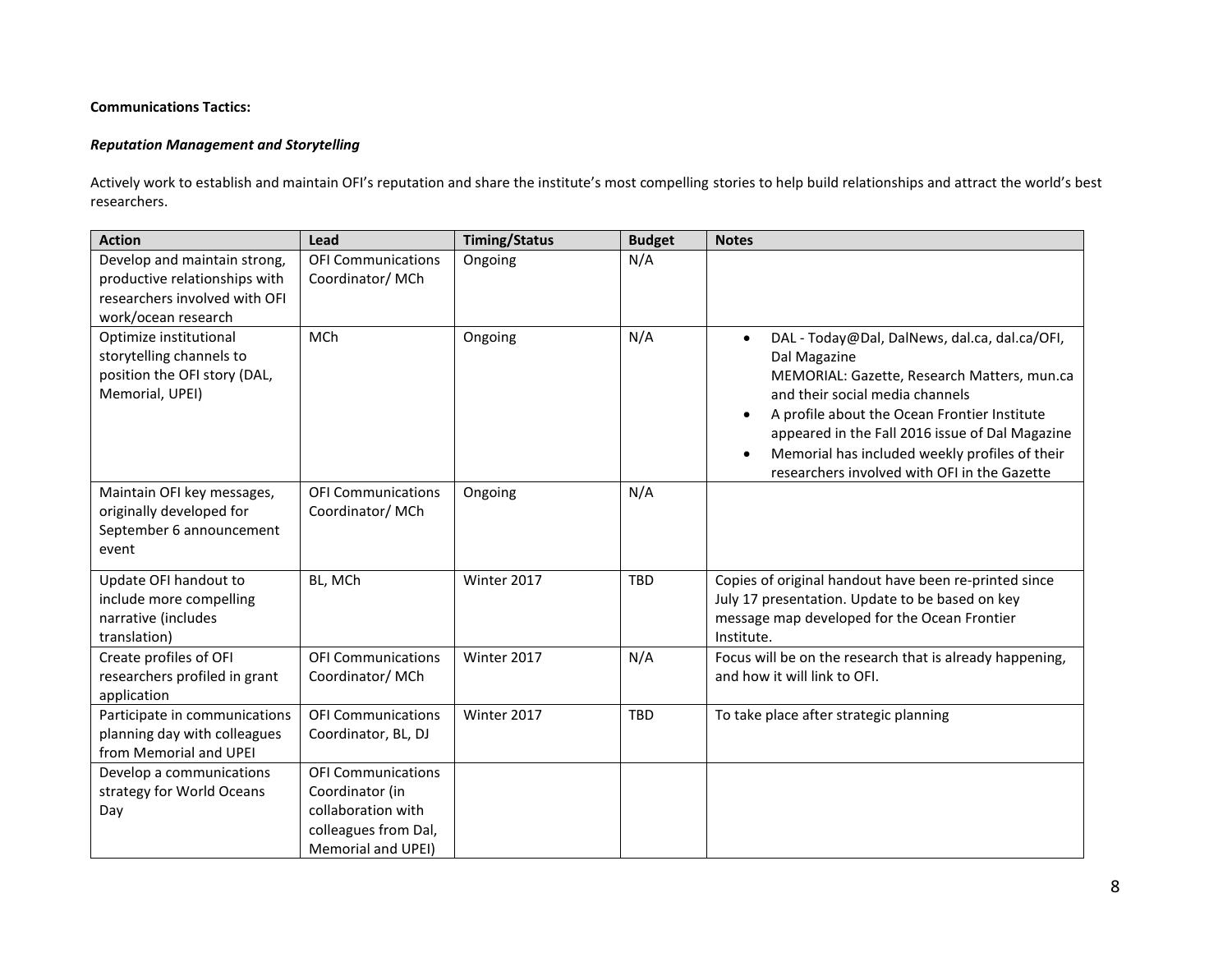## *Media Relations:*

Raise awareness and be proactive in increasing OFI's media profile by outlining the institute's impact and contributions to ocean research.

| <b>Action</b>                                   | Lead                      | <b>Timing/Status</b> | <b>Budget</b> | <b>Notes</b>                                         |
|-------------------------------------------------|---------------------------|----------------------|---------------|------------------------------------------------------|
| Develop and maintain<br>targeted media list for | MCh, BL                   | <b>Fall 2016</b>     | N/A           | Contact list developed for launch event              |
| strategic outreach. Focus will                  |                           |                      |               |                                                      |
| be on key local, national and                   |                           |                      |               |                                                      |
| international markets                           |                           |                      |               |                                                      |
| identified above.                               |                           |                      |               |                                                      |
| Strategically pitch OFI stories                 | <b>OFI Communications</b> | Ongoing              | N/A           | Pitching OFI stories to keep the momentum going will |
| to media with a focus on                        | Coordinator/MCh           |                      |               | be an ongoing priority. This includes upcoming key   |
| profiles in major newspapers,                   |                           |                      |               | dates/research highlights, and making connections to |
| magazines and journals, along                   |                           |                      |               | other ocean related research happening.              |
| with interviews on morning                      |                           |                      |               |                                                      |
| radio shows and evening news                    |                           |                      |               | Currently, OFI has been included in media pitches    |
|                                                 |                           |                      |               | where appropriate.                                   |
| Provide support for incoming                    | <b>OFI Communications</b> | Ongoing              | N/A           |                                                      |
| OFI related media inquiries                     | Coordinator/MCh           |                      |               |                                                      |
| Provide support as needed for                   | BL, MCh                   | Ongoing              | N/A           |                                                      |
| research related issues                         |                           |                      |               |                                                      |
| management/emergencies                          |                           |                      |               |                                                      |
| Set up editorial boards in Nova                 | BL, PD                    |                      |               |                                                      |
| Scotia and Newfoundland to                      |                           |                      |               |                                                      |
| tell the OFI story                              |                           |                      |               |                                                      |
| Provide media training                          | Communications and        |                      |               |                                                      |
| opportunities for OFI                           | marketing                 |                      |               |                                                      |
| researchers                                     | departments at Dal        |                      |               |                                                      |
|                                                 | and Memorial              |                      |               |                                                      |

## *Community Engagement and Stakeholder Relations:*

| <b>Action</b>            | Lead                      | Timing/Status | <b>Budget</b> | <b>Notes</b> |
|--------------------------|---------------------------|---------------|---------------|--------------|
| Develop OFI community    | <b>OFI Communications</b> | TBD           | <b>TBD</b>    |              |
| engagement plan          | Coordinator               |               |               |              |
| Maintain a comprehensive | <b>OFI Communications</b> | <b>TBD</b>    | N/A           |              |
| and up-to-date list of   | Coordinator               |               |               |              |
| stakeholders             |                           |               |               |              |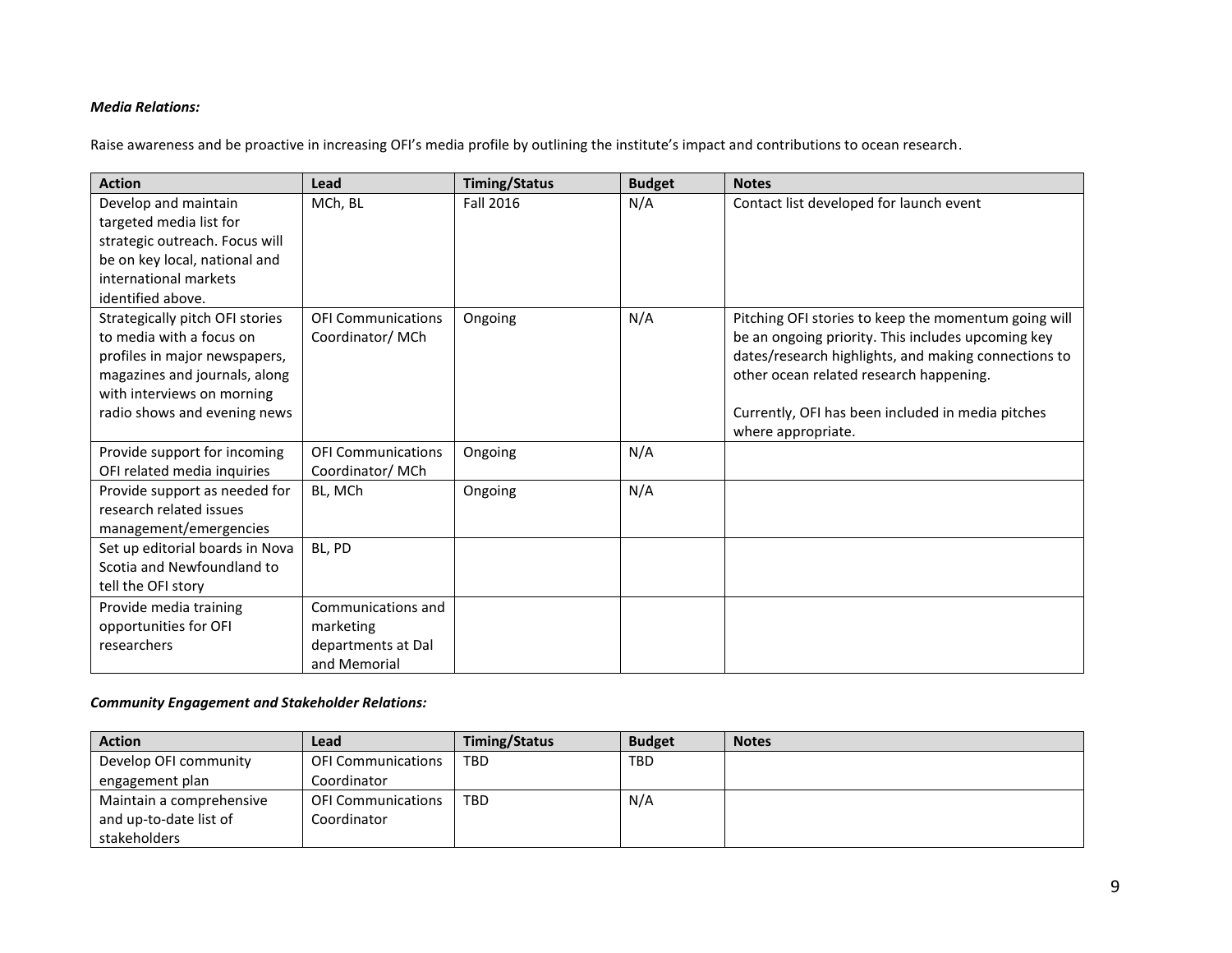| Develop a Government   | OFI in collaboration |  |  |
|------------------------|----------------------|--|--|
| Relations plan for OFI | with Government      |  |  |
|                        | Relations            |  |  |
|                        | departments from     |  |  |
|                        | Dal, Memorial        |  |  |

## *Social Media and Digital Communications:*

Build social media platforms as a means to foster two-way and interactive communication with stakeholders, in addition to sharing relevant topical information in a proactive manner.

| <b>Action</b>                 | Lead                      | Timing/Status          | <b>Budget</b> | <b>Notes</b>                                                                                                                                                                               |
|-------------------------------|---------------------------|------------------------|---------------|--------------------------------------------------------------------------------------------------------------------------------------------------------------------------------------------|
| Explore the option of OFI     | DO, NL, NC, MCh, MC       |                        |               |                                                                                                                                                                                            |
| focused social media channels |                           |                        |               |                                                                                                                                                                                            |
| (FB, Twitter, Instagram)      |                           |                        |               |                                                                                                                                                                                            |
| Maintain dal.ca/ofi website   | NL, MCh as back-up        | Ongoing                |               | Discussion has occurred around the development of a<br>new website and removing the site from the dal.ca<br>platform. A representative from Memorial to be<br>included in this discussion. |
| Update sliders on dal.ca/OFI  | <b>NL</b>                 | Ongoing (weekly basis) |               |                                                                                                                                                                                            |
| to create more engagement     |                           |                        |               |                                                                                                                                                                                            |
| Distribute and monitor OFI/   | <b>OFI Communications</b> |                        |               |                                                                                                                                                                                            |
| stories on @DalNews,          | Coordinator               |                        |               |                                                                                                                                                                                            |
| @DalScience                   |                           |                        |               |                                                                                                                                                                                            |

## *Internal Communications and Engagement:*

Share honest, transparent and timely information on a regular basis – providing the opportunity for feedback and conversation

| <b>Action</b>               | Lead                      | Timing/Status | <b>Budget</b> | <b>Notes</b>                                |
|-----------------------------|---------------------------|---------------|---------------|---------------------------------------------|
| Continue to raise awareness | <b>OFI Communications</b> | Ongoing       | N/A           | Make use of memos to Dal, Memorial and UPEI |
| and build excitement about  | Coordinator/MCh           |               |               | communities around key milestones/research  |
| i great ocean research      |                           |               |               | highlights                                  |
| happening through OFI       |                           |               |               |                                             |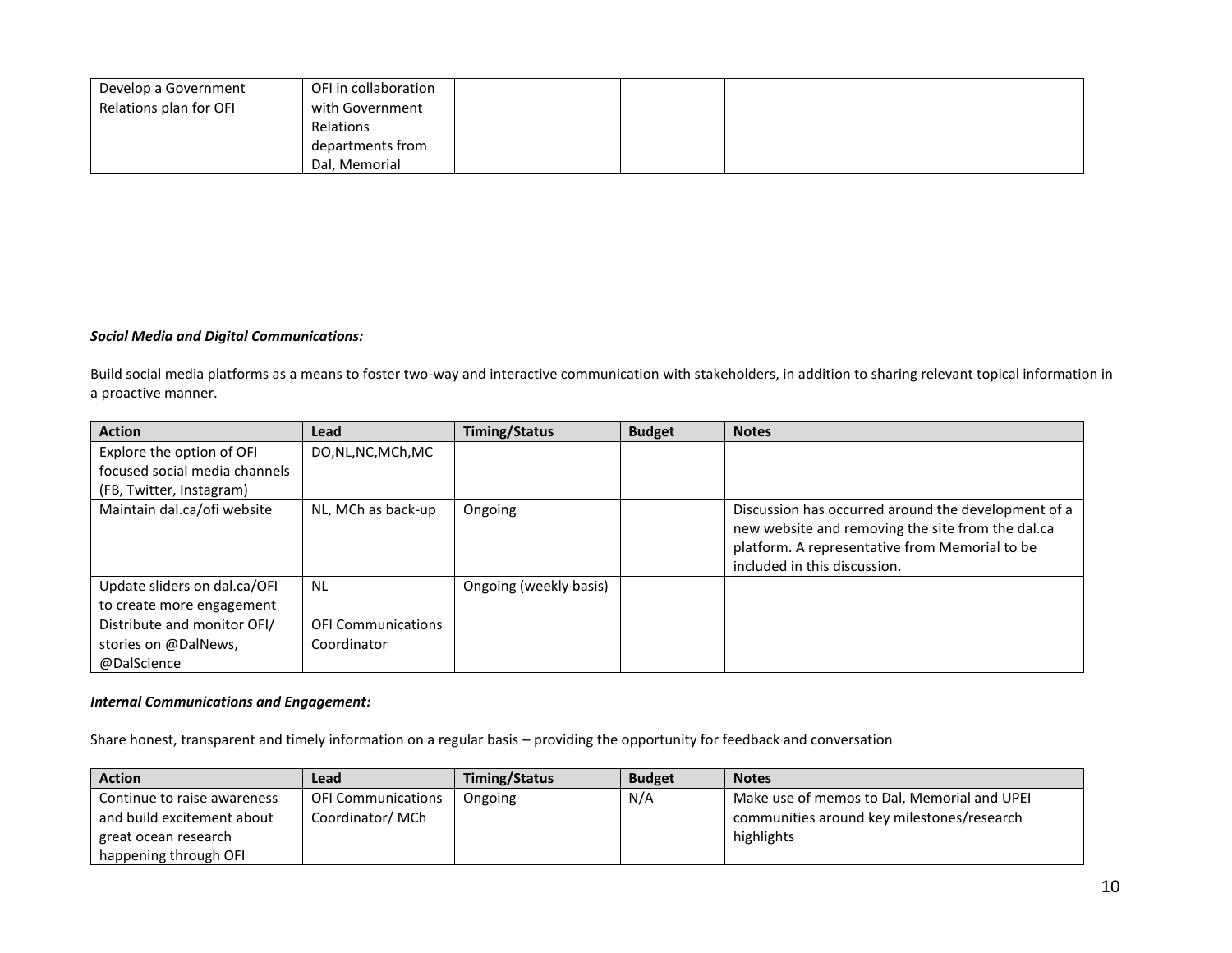| Identify new ways to share OFI | <b>OFI Communications</b> | ongoing           | N/A        |  |
|--------------------------------|---------------------------|-------------------|------------|--|
| information with Dal,          | Coordinator/MCh           |                   |            |  |
| <b>Memorial and UPEI</b>       |                           |                   |            |  |
| researchers                    |                           |                   |            |  |
| Identify tools to help OFI     | <b>OFI Communications</b> | ongoing           | N/A        |  |
| researchers share their        | Coordinator/MCh           |                   |            |  |
| research successes             |                           |                   |            |  |
| Highlight different areas of   | <b>OFI Communications</b> | ongoing (monthly) | <b>TBD</b> |  |
| research happening at OFI/     | Coordinator               |                   |            |  |
| provide regular updates        |                           |                   |            |  |

MCh – Michele Charlton (DAL), HM – Hope McCallum (DAL), BL – Brian Leadbetter (DAL), NL – Nicole Leblanc (DAL/OFI), DJ – Dan Jackson (DAL/OFI), DO – Dustin O'Leary (DAL), NC – Nikki Comeau (DAL), DO – Dustin O'Leary (DAL), MO – Mandy Cook (Memorial), PD – Paula Dyke (Memorial)

*\* Coordination will also take place with communications personnel from MEOPAR, Ocean School, Ocean Tracking Network, IORE/COVE, CHONe on an ongoing basis*

## **Year 1: Key milestones for consideration**

- Key hiring announcements:
	- o CEO (Wendy Watson-Wright)
	- o Launch Scientific Director (Marlon Lewis)
	- o Permanent Scientific Director (TBD)
	- o COO (Dan Jackson)
- Establishment of OFI administrative centre and renovation of lab space
- Launch of Ocean School with collateral to be used in the classroom (OFI plays a key role in this initiative)
- Recruitment of CRCs, Post docs and grad students
- Committee selection/announcement
- Launch of research program
- Key researchers/projects who have received funding (including those who will be leading research modules)
- Lectures with key researchers

# **Social media hashtags**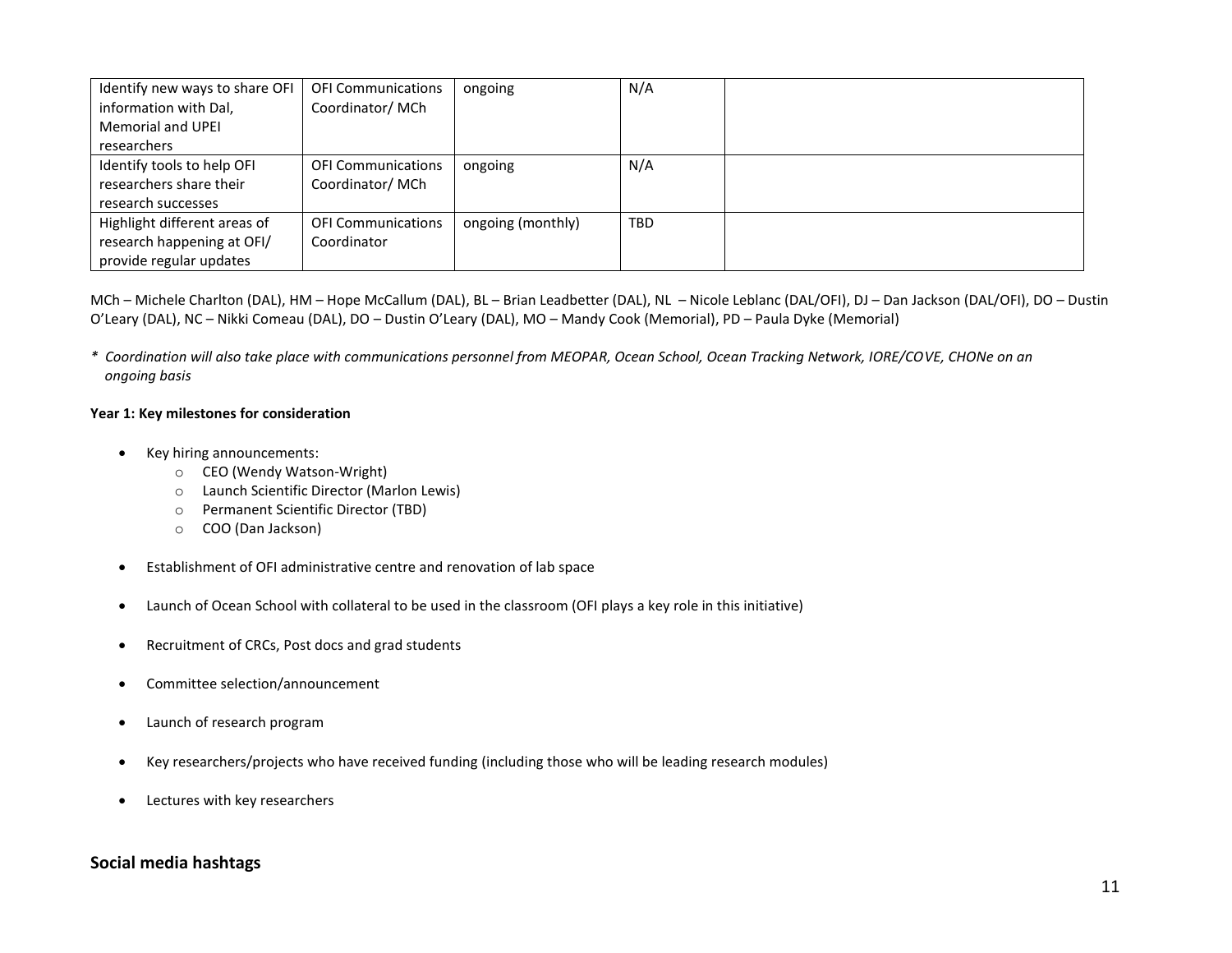- #ofi
- oceansmatter
- #CFREF

# **Key messages: Ocean Frontier Institute**

# **FINAL: August 31, 2016**

# **Elevator script**

The Ocean Frontier Institute (OFI) will be one of the world's most significant ocean science research collaborations, breaking new ground in the ability to harness international ocean research capacity with a focus on the globally significant Northwest Atlantic and Canadian Arctic gateway. OFI will serve as **an international hub for ocean research and the co-creation of solutions for safe and sustainable ocean development**.

OFI is built on world-class Canadian university expertise: led by Dalhousie University, it represents an historic partnership between the flagship universities of three Atlantic Provinces (Dalhousie, Memorial University of Newfoundland, University of Prince Edward Island). It links this expertise with that of eight major international research institutes — including four of the top five ocean institutes in the world — as well as partners in the Government of Canada's federal laboratories, the Royal Canadian Navy, the National Film Board of Canada and national and international industry. OFI's research program offers a transnational and trans-sectoral institutional strategy for tackling the complexity and scale of ocean research in the 21st century — a transformative approach to propel Canada to global leadership in ocean science, management and innovation.

## **About OFI – key messages**

- OFI research will:
	- o Improve our scientific understanding of the changes underway in the globally significant Northwest Atlantic Ocean and the Canadian Arctic gateway
	- o Deliver strategically relevant ocean data science and technology tools to policy-makers, scientists and industry
	- o Create strategic and effective solutions for safe and sustainable ocean development
- With 17 scientific research modules, OFI will link and leverage Canadian resources and expertise with those of its world-leading international partners. It will provide funding to support research breakthroughs, recruit leading ocean researchers to enhance Canada's ocean expertise, and implement a worldclass international training program for highly-qualified personnel (HQP). **TOO SPECIFIC ON PHASE ONE**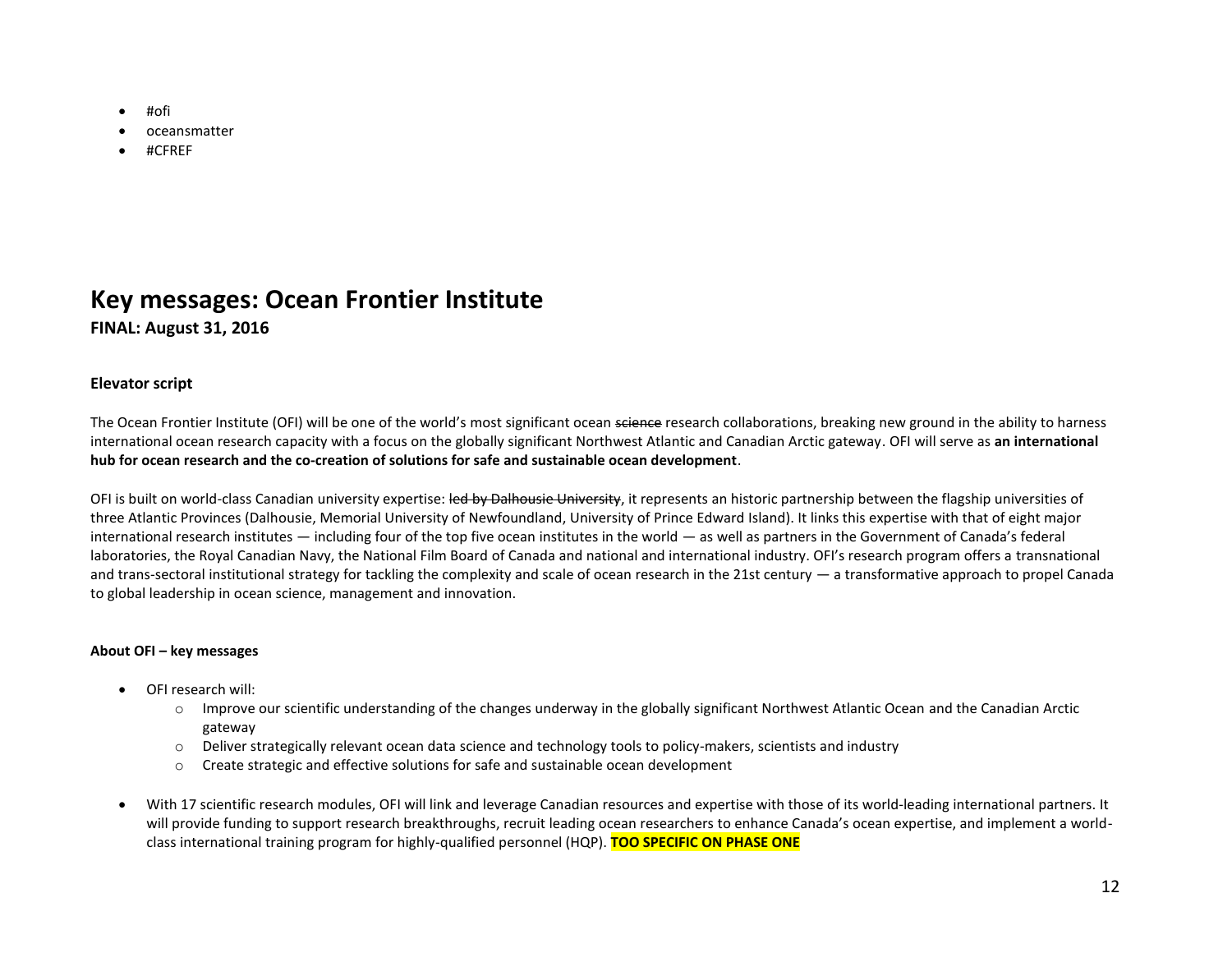- OFI represents an incredible opportunity for the world, for Canada as an ocean nation and Atlantic Canada as an ocean region to lead in ocean science, sustainability, management, and innovation, building on and supporting international agreements like the Galway Agreement, COP21 and the UN Sustainable Development Goals.
- OFI is supported by a \$94M grant from the Government of Canada through its Canada First Research Excellence Fund, with \$125M leveraged from its partners. OFI's headquarters is at Dalhousie University, with an additional centre at Memorial University of Newfoundland.
- OFI's partners include:
	- o Dalhousie University, Memorial University of Newfoundland, the University of Prince Edward Island and the Nova Scotia Community College
	- o Eight international research institutions, including
		- 1) GEOMAR (Germany)
		- 2) Alfred Wegener Institute (Germany)
		- 3) LabexMER (France)
		- 4) Woods Hole Oceanographic Institute (USA)
		- 5) Colombia University's Lamont–Doherty Earth Observatory (USA)
		- 6) [Christian-Albrechts-Universitat zu Kiel](http://www.uni-kiel.de/index-e.shtml) (Germany)
		- 7) [Institute of Marine Research](http://www.imr.no/en) (Norway)
		- 8) [Marine Institute, Galway](http://marine.ie/Home/) (Ireland)
	- o The laboratories of three federal departments (Department of Fisheries and Oceans and Canadian Coast Guard, Defence Research and Development Canada, Environment and Climate Change Canada), the Royal Canadian Navy and the National Film Board of Canada
	- o 19+ national and international industry partners

# **Messages by theme**

## *The importance of the ocean — and the Northwest Atlantic in particular*

- The planet and humanity depend on a vibrant ocean:
- o40 per cent of the world's oxygen is produced by ocean phytoplankton **(STAT MAYBE CLOSER TO 50%)**
- oHalf the world's population depends on the ocean for daily animal protein intake. **(MORE PRECISE AND COMPELLING NUMBERS AVAILABLE FOR THIS)**
- oThe ocean covers 70% of the planet (with Canada having the world's largest coastline)
- The Northwest Atlantic is one of the few places on earth where ocean changes are happening first and happening fastest, making it an epicentre of international scientific interest and a predictor for the global ocean.
- The Northwest Atlantic is one of the most concentrated and active carbon sinks on the planet: it mitigates climate change and also sees its effects more quickly.
- The Northwest Atlantic also:
	- ois Canada's Arctic gateway, and a critical area for global security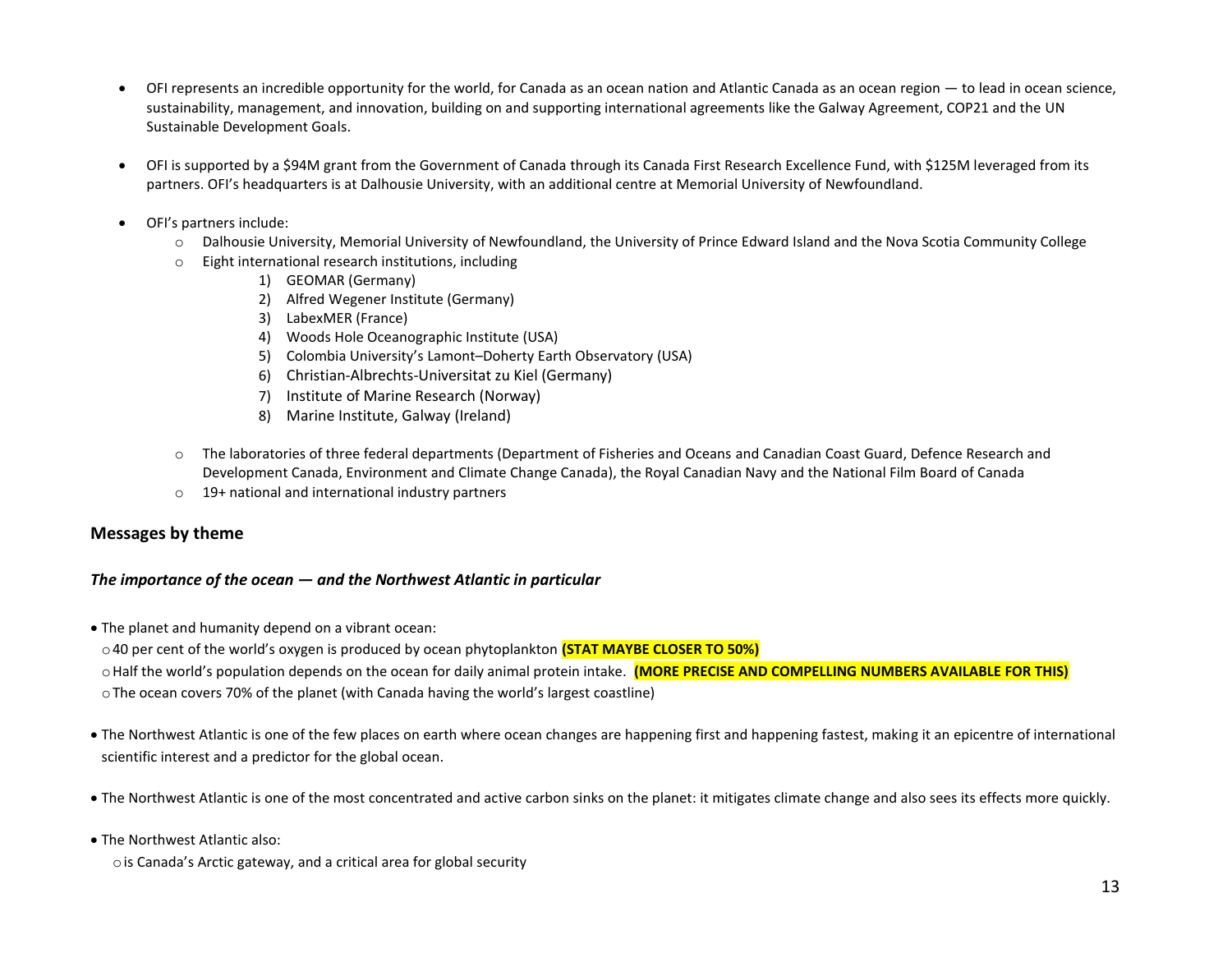ois home to highly productive marine ecosystems: 72 per cent of Canada's fish and seafood exports come from Atlantic Canada.

ohas significant offshore resources.

ohosts major international shipping routes, and has the highest crude oil tanker traffic in Canada

## *The power of global partnership*

- The challenges associated with changing climate, a need for increased ocean food production and rapidly increasing access to the Arctic are too large-scale and complex for one institution, one research sector or one country to tackle alone.
- OFI includes eight international research institutions, four of which are among the top five ocean institutes in the world (GEOMAR, CAU-Kiel, Colombia University's Lamont–Doherty Earth Observatory and Woods Hole Oceanographic Institute.) oAdditional partners include Germany's Alfred Wegener Institute (AWI), France's LabexMER, Norway's Institute of Marine Research and Ireland's Marine Institute.
- OFI is an unprecedented cooperation of the flagship universities in three of four Canadian Atlantic provinces (Dalhousie, Memorial, UPEI).
- Gov't partners include three federal departments (Department of Fisheries and Oceans and the Canadian Coast Guard, Defence Research and Development Canada, Environment and Climate Change Canada), the Royal Canadian Navy and the National Film Board of Canada.
- OFI has already received support from 19 national and international industry partners, ranging in size from local small businesses to international corporations like IBM.
- OFI has attracted \$125M in support from provincial governments and partners, in addition to \$94M in funding from the Government of Canada through the Canada First Research Excellence Fund — the largest grant in the history of OFI's three Canadian partner universities.

# *Our ocean leadership* **(SHOULD UNIVERSITIES BE SEPERATED?)**

• Dalhousie University is at the forefront of international ocean studies, uniquely equipped to deliver global solutions to complex challenges facing our lifesustaining ocean.

o Home to world-leading national and international research networks such as the Ocean Tracking Network (a major science installation), Fish-WIKS and the Marine Environmental Observation Prediction and Response Network.

oHosts 24 ocean-related Canada Research Chairs as well as the Canadian Excellence Research Chair (CERC) in Ocean Science and Technology (Doug Wallace).  $\circ$  Receives 21 per cent of total NSERC funding in ocean science  $-$  highest of any university in Canada.

• Memorial University of Newfoundland offers outstanding scientific and applied strength in offshore fisheries, aquaculture and coastal community engagement. oHosts 11 ocean-related Canada Research Chairs

oHome of the Canadian Healthy Oceans Network (CHONe)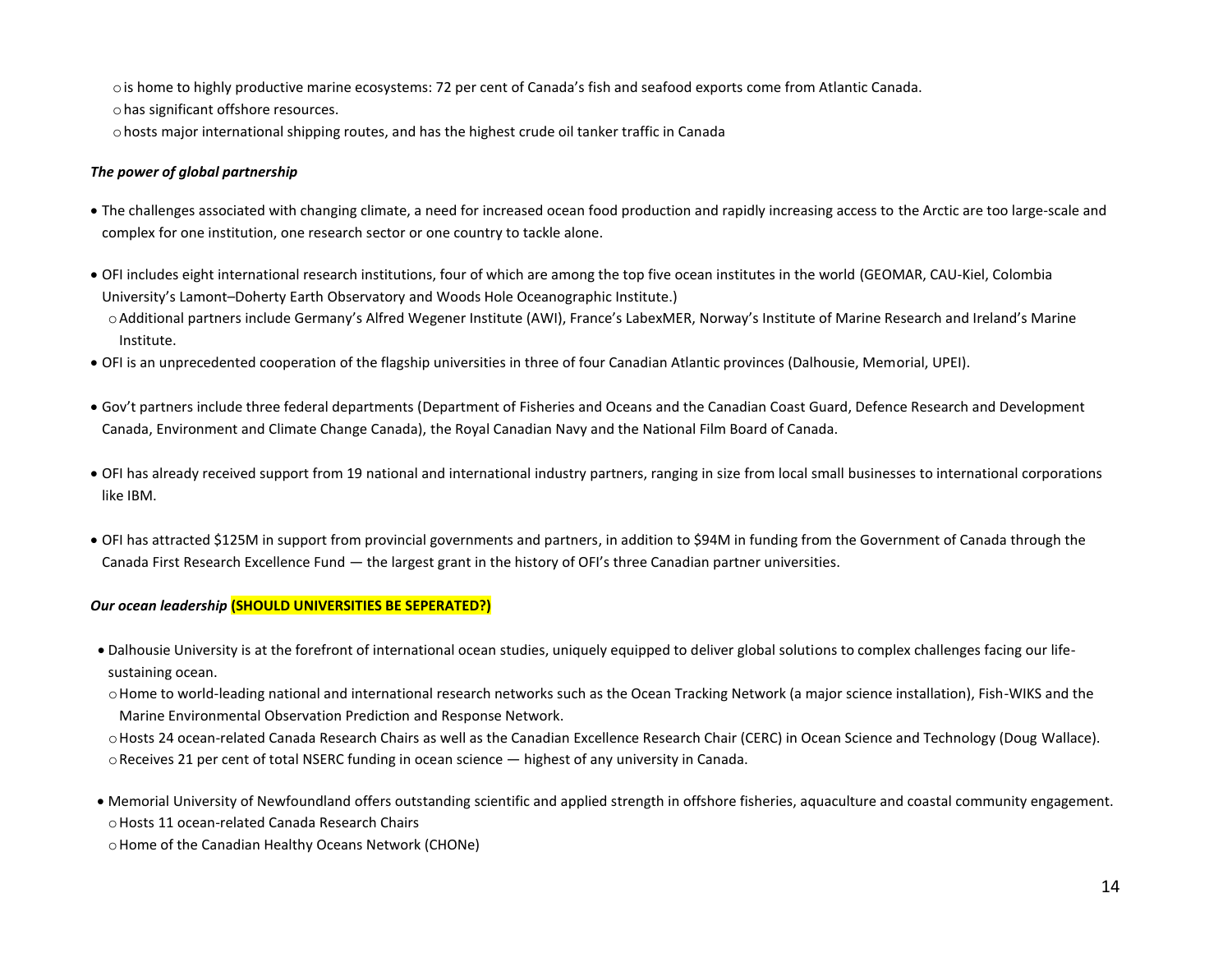- UPEI's CERC research team (led by Ian Gardiner) brings critical expertise in aquaculture and marine disease control and prevention.
- Nova Scotia Community College's NSERC Chair in Integration Ocean Mapping Technologies (Craig Brown) is expanding our knowledge about the ocean floor.

## *OFI's research vision*

- OFI's innovative research program is focused on understanding key aspects of ocean and ecosystem change and developing strategic and effective solutions that can apply both locally and globally.
- OFI's research program is designed to enhance existing expertise across disciplines, respond to stakeholder needs and push the boundaries of international ocean research while enhancing public knowledge and awareness.
- OFI's 17 interlinked research modules will provide essential knowledge in areas such as: **(PHASE ONE ONLY)**
	- o changes in the important and complex interaction of the atmosphere and the upper ocean, improving prediction and mitigation of major storms.
	- $\circ$  the shifting dynamics of ocean ecosystems, informing future management of the ocean's living resources.
	- $\circ$  the potential of aquaculture to meet global demand for seafood with sustainable, scientifically based, community supported approaches.
	- o marine transportation policy and risk reduction
- Ocean data capture, IT tools and new technologies that will transform how we monitor and manage ocean resources

## *Global Impact*

- Our reliance on the global ocean and the rapid changes it's experiencing represents a grand challenge no one nation can address alone
- The Northwest Atlantic and Canadian Arctic gateway are vast, interconnected and span multiple jurisdictions. Improving our scientific understanding in the region and developing strategic and effective solutions for safe and sustainable ocean development requires globally competitive expertise and international cooperation.
- OFI's international partners (including four of the top five ocean institutes in the world) bring global expertise and shared research infrastructure to support OFI's research program.
- OFI's research will have global application by:
	- o making the ocean "transparent" through an unprecedented combination of data gathering techniques and technologies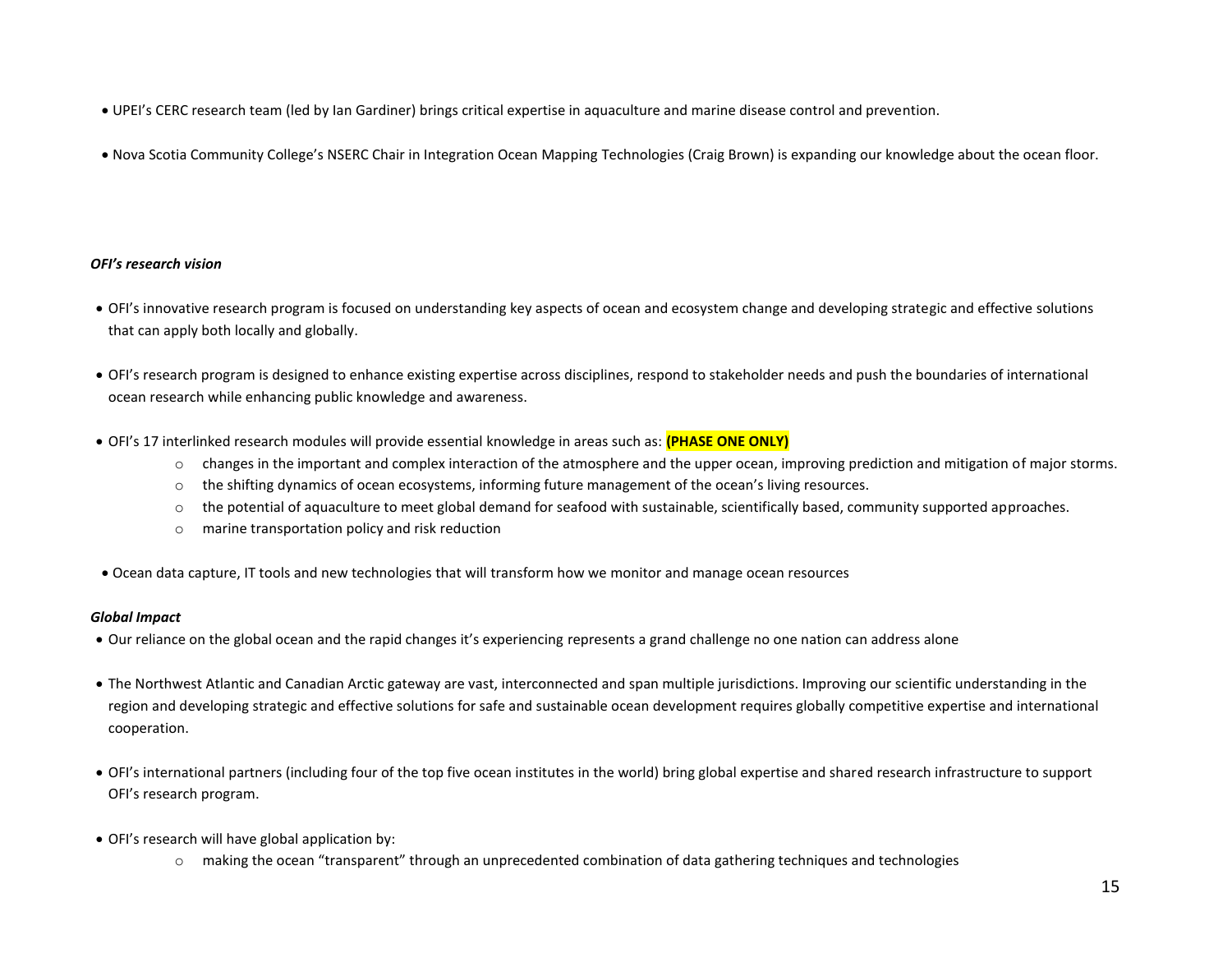- o developing an informed, adaptable ecosystem approach to marine living resources
- $\circ$  producing technology breakthroughs important for ocean observation and surveillance

#### *Benefits to Canada*

- Canada is an ocean nation, and OFI represents a significant opportunity for Canada to lead in ocean science, sustainability, management and innovation.
- Canada has several major ocean commitments that align with OFI's goals and objectives:
	- o 2013 Galway Research Alliance between Canada, E.U. and U.S.
	- o UN Sustainable Development Goal to conserve and sustainably use the ocean
	- o 2015 COP21 Paris commitment to mitigate global warming
	- o United Nations Convention on the Law of the Sea (UNCLOS) claim
	- o Aichi Marine Conservation Targets under Convention on Biological Diversity
- OFI research and training will enhance Canada's scientific and scholarly excellence; improve ocean policy and management; increase opportunities for highlyqualified personnel; improve security for Canada's only gateway to the Arctic; and help educate the next generation of ocean scientists, leaders and innovators.
- Insights, data products and groundbreaking technologies will support new growth opportunities for industry in marine sectors including: sustainable fisheries, sustainable aquaculture, disruptive ocean technologies, marine safety, governance, marine transportation and disaster prediction
- OFI will have a key role to play in Ocean School, a Dalhousie/National Film Board of Canada educational initiative for youth ages 11-15 aimed at improving ocean literacy and engagement in science.

## *Benefits to Atlantic Canada*

- Building on existing regional strength, OFI will provide the scientific, technological and human capacity to advance Atlantic Canada's ocean leadership and ocean economy.
- OFI will be the lynchpin of a dynamic Atlantic Canada ocean innovation cluster, connected with international centres and global "pipelines" of innovation.
- OFI research will foster the development of disruptive ocean technologies and data solutions to support the growing ocean tech industry in Atlantic Canada, as well as innovations related to sustainable fisheries and aquaculture to support transformation of those industries.
- Through linkages with organizations like the Centre for Ocean Ventures & Entrepreneurship (COVE) in Halifax and the National Research Council of Canada's Ocean Technology Enterprise Centre in St. John's, OFI will help develop a nexus of high quality marine industries and disruptive ocean technologies